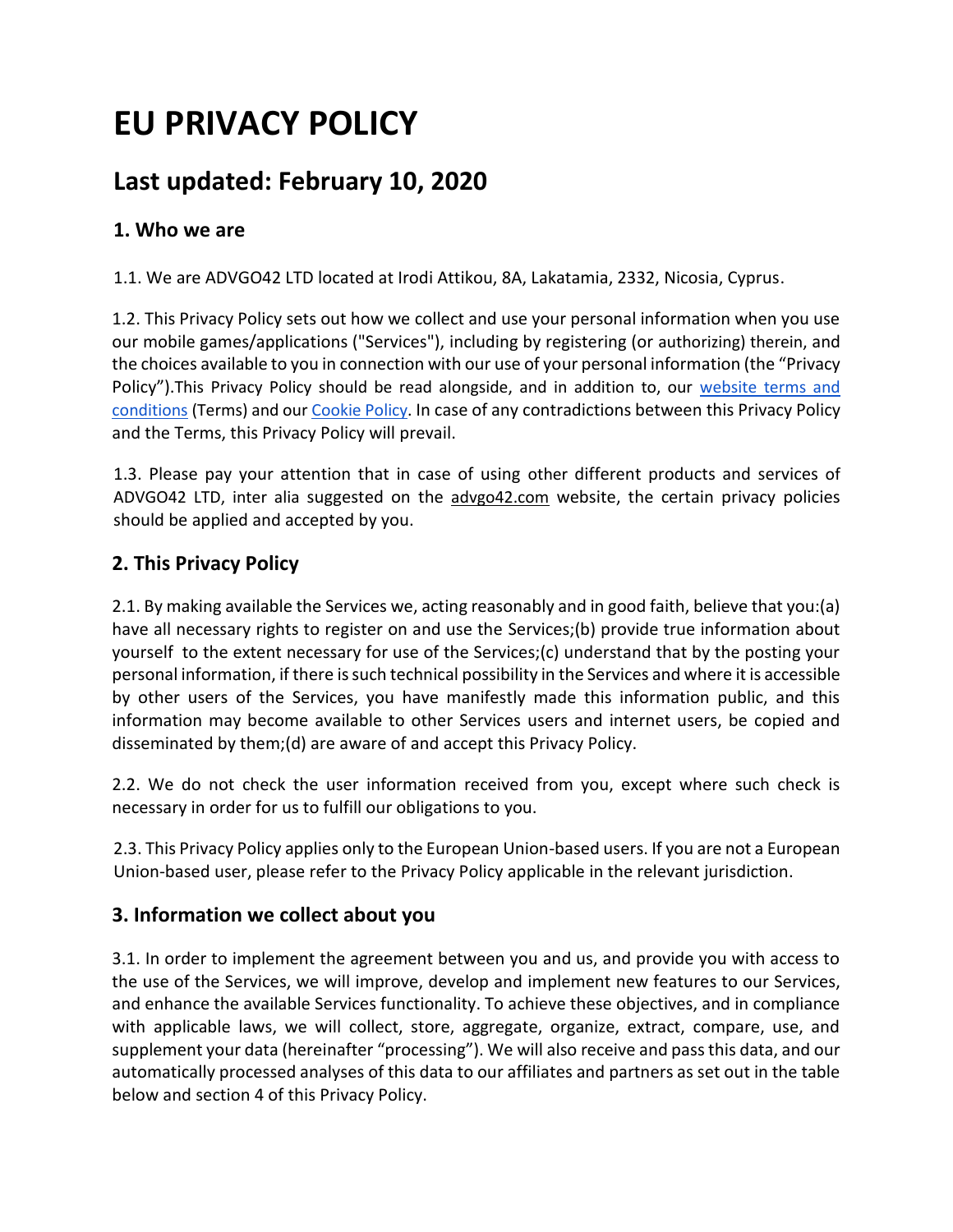3.2. We set out in more detail the information we collect when you use our Services, why we collect and process it and the legal bases below.

|   | <b>Information Collected</b>                                                                                        | <b>Purpose</b>                                                                                                                                                                                                                                                                                                                                                                                                                                                                                                                                                       | <b>Legal Basis</b>                                                       |
|---|---------------------------------------------------------------------------------------------------------------------|----------------------------------------------------------------------------------------------------------------------------------------------------------------------------------------------------------------------------------------------------------------------------------------------------------------------------------------------------------------------------------------------------------------------------------------------------------------------------------------------------------------------------------------------------------------------|--------------------------------------------------------------------------|
| 1 | provide<br>for<br>Data<br>you<br>registering in the Services<br>including your email and/or<br>mobile phone number. | We use this information in<br>order<br>to<br>manage<br>and<br>the Services<br>administer<br>provided to you. We use this<br>data to enable us to fulfill<br>our obligations to you as<br>part of the Services (e.g. in<br>cases where you request<br>restoration of your account).<br>See section 8.3 of this Privacy<br>Policy for more information.<br>We also use this information<br>in order to provide you with<br>updates and information on<br>selected<br>third<br>our and<br>products<br>parties'<br>and<br>services we think you may be<br>interested in. | Legitimate<br>interests<br>Performance of<br>contract<br>our<br>with you |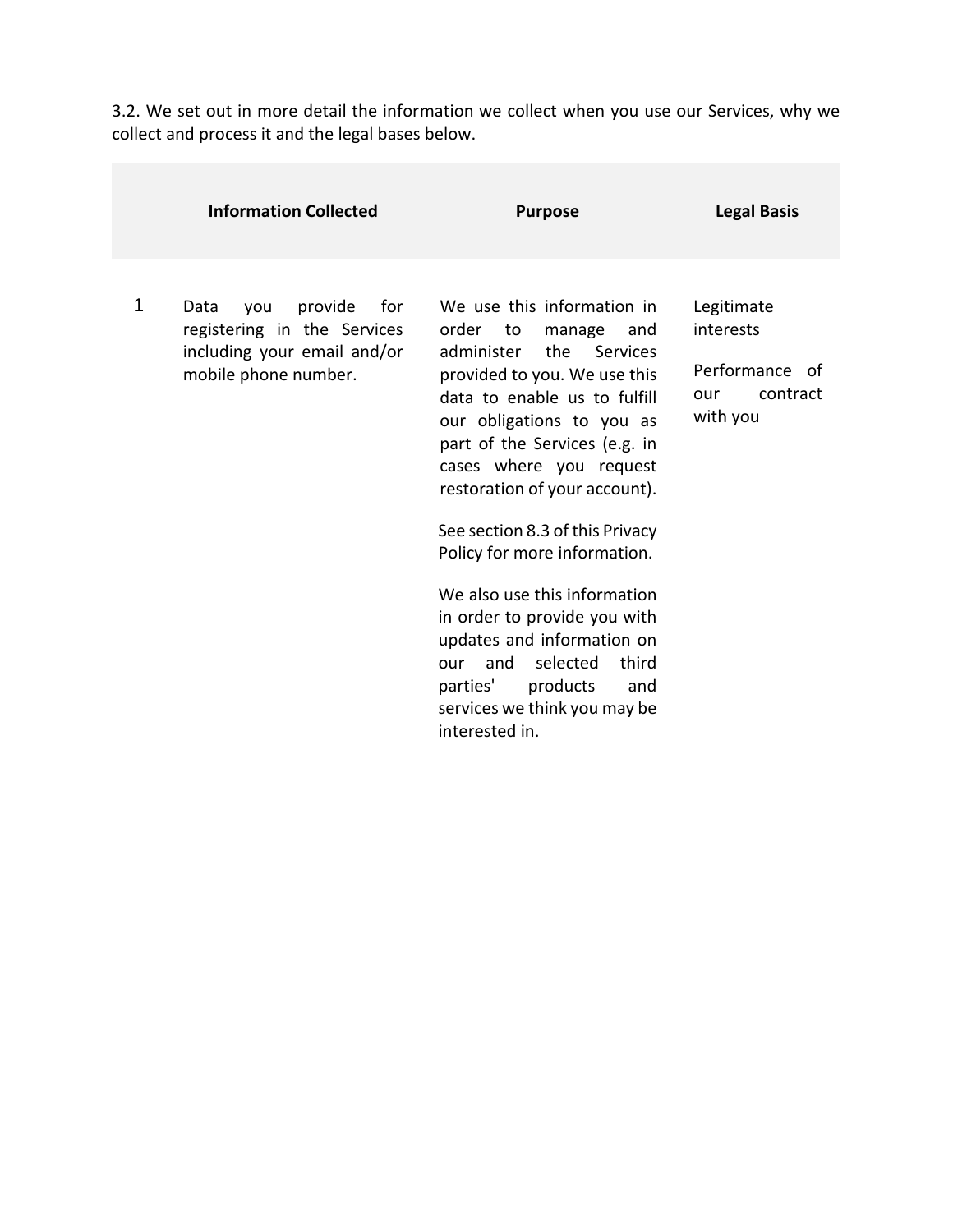2 Where necessary, a copy of your identity or another document containing your name, surname, photograph, number of the principal identity document of you or your representative, payment details and another additional data, with that you may provide us, including through our support service.

> We may take additional verification steps where we consider reasonable in order to verify your account.

We use this data in order to identify you, verify your account and prevent abuse and infringements of your or other persons' rights.

For example, we use this

Legitimate Interests

information to verify your identity if you lose your credentials and wish to access your account with us.

3 Additional data you provide when you edit your profile page

at [https://account.my.com/](https://account.my.com/profile/) [profile/](https://account.my.com/profile/) or on dedicated Services profile page via including your first and last name, nickname, gender, date of birth, avatar picture and language preferences.

We use this information in order to provide our Services to you, to manage and administer Services and as additional information to verify your account to prevent abuse and infringements of your or other persons' rights.

We also use this information in order to provide you with updates and information on our and selected third parties' products and services we think you may be interested in.

We use this information in order to tailor and improve the adverts that may be presented on the Services Legitimate interests;

Performance of our contract with you.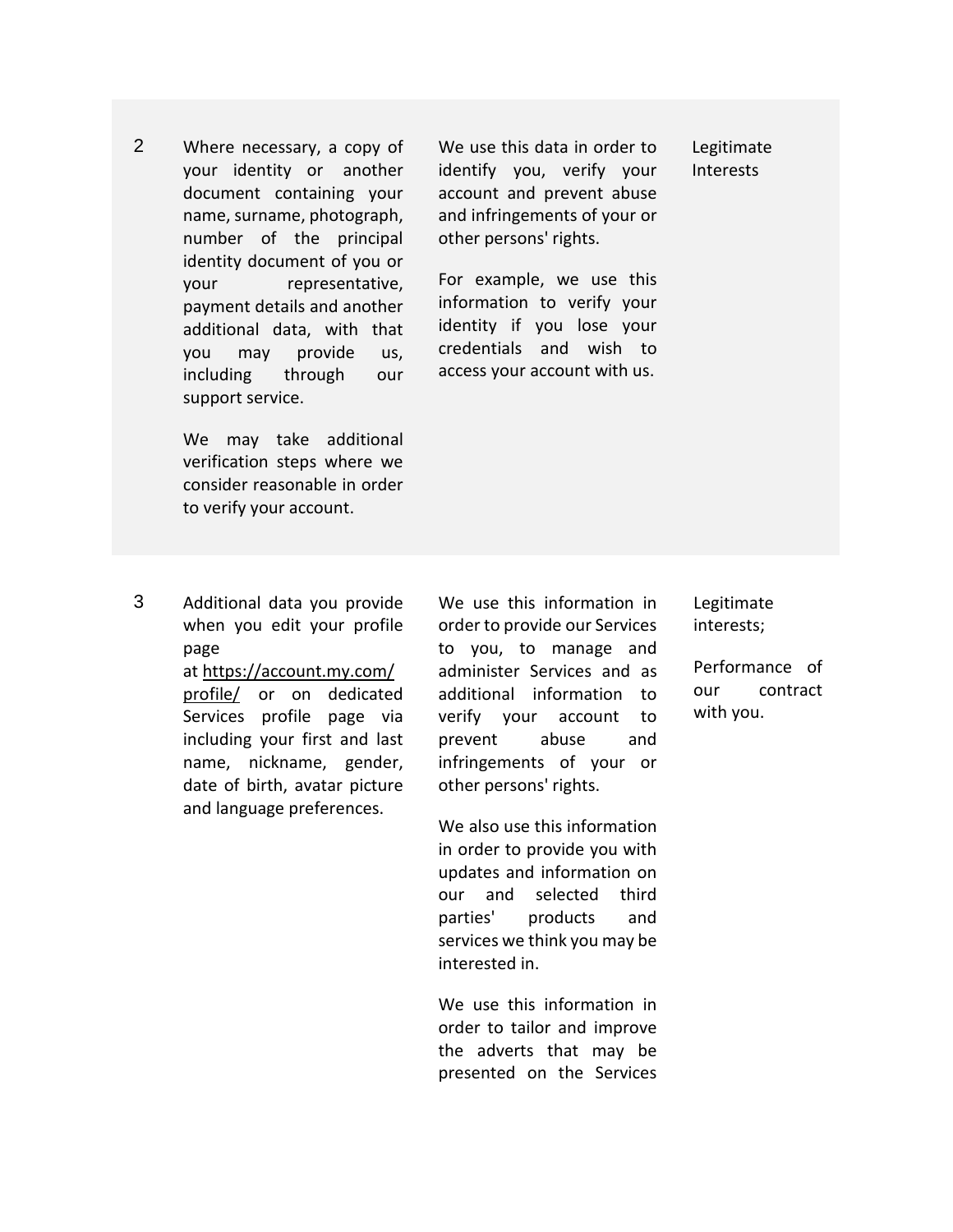and in our others different products and services that you choose to use and measure the effectiveness of these advertisements.

4 Additional data received when you access the Services, including information regarding technical devices, technical interaction with the Service such as your IP-address, time of registration in the Service, device ids, country and language settings, device model and operating system used, your installed apps, type of browser, your Internet provider and/or phone network operator, network type, screen resolution, RAM size and your browsing behavior.

We use your data for internal review in order to constantly improve the content of our Services and web pages, optimizing your user experience, to understand any errors you may encounter when using the Services, to notify you of changes to the Services and to personalize the use of our Services. We use this information in order to tailor and improve the adverts that may be presented on the Services and in our others different products and services that you choose to use and measure the effectiveness of these advertisements.

Legitimate Interests

5 Information that is automatically received at the time of access to the Services with the use of cookies.

Please see our cookies policy which sets out the types of cookies we use and what we use these cookies for. We use this information in order to tailor and improve the

Consent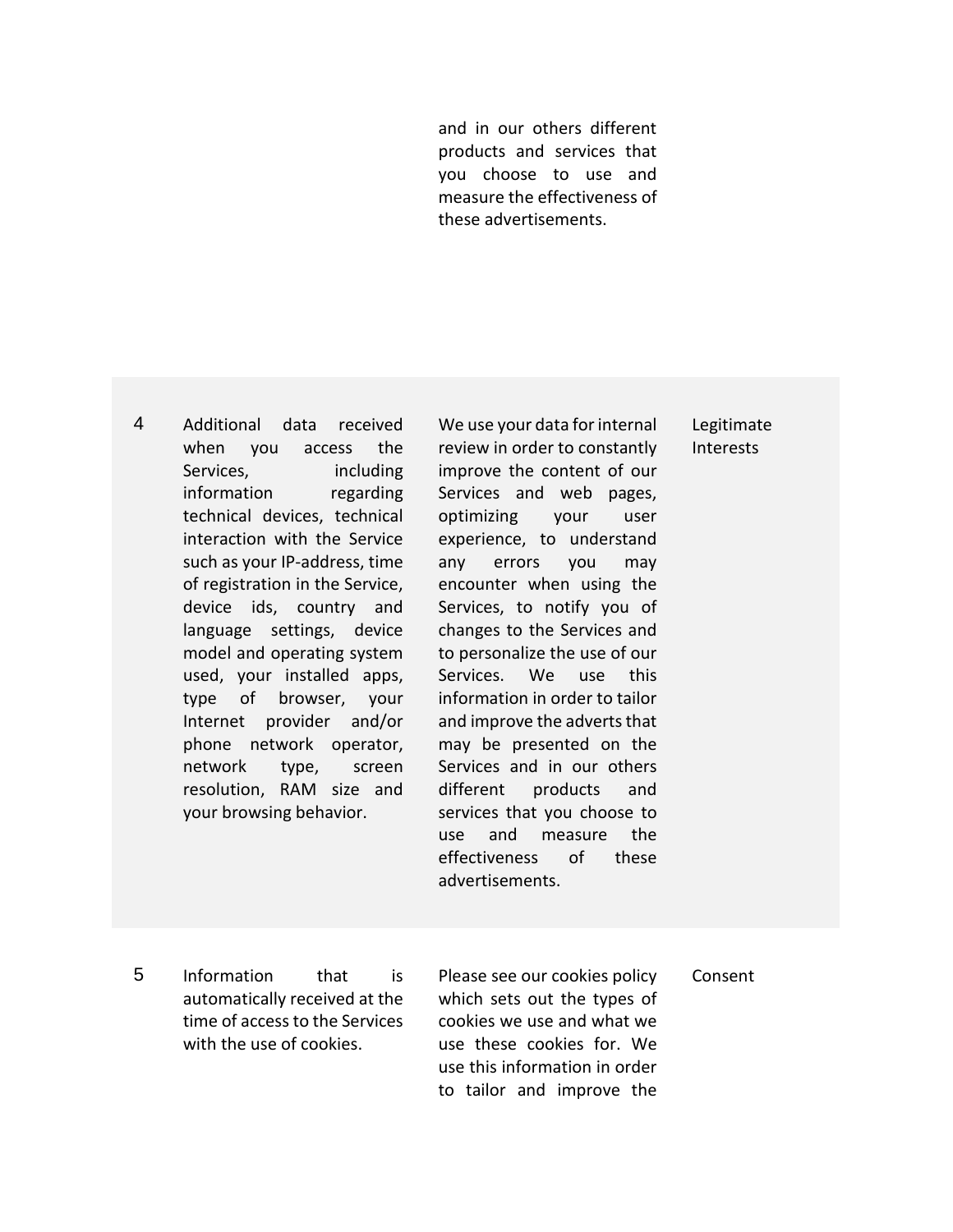adverts that may be presented on the Services and in our others different products and services that you choose to use and measure the effectiveness of these advertisements.

6 Information that is created by you while using the Services (if there is such technical possibility in the Services) this information can be available to some or all other users of our Services.

We use this information in order to manage and administer the Services including providing our services to you.

Legitimate interests, which inter alia, include the processing of manifestly made public by you data where it is accessible by other users of the Services

Performance of our contract with you

7 Information that is obtained by the "Main" account from your "extra" accounts such as Information that is received as a result of your behavioral actions when using the Services and as a result of your using payment functionality of the Services (e.g. first and last four digits of your card number that are required in order to match these details with your account), etc.

We use this information in order to manage and administer the Services including providing our services to you.

We use this information in order to tailor and improve the adverts that may be presented on the Services and in our others different products and services that you choose to use and measure the effectiveness of these advertisements.

Legitimate

interests, which inter alia, include the processing of manifestly made public by you data where it is accessible by other users of the Services.

Performance of our contract with you.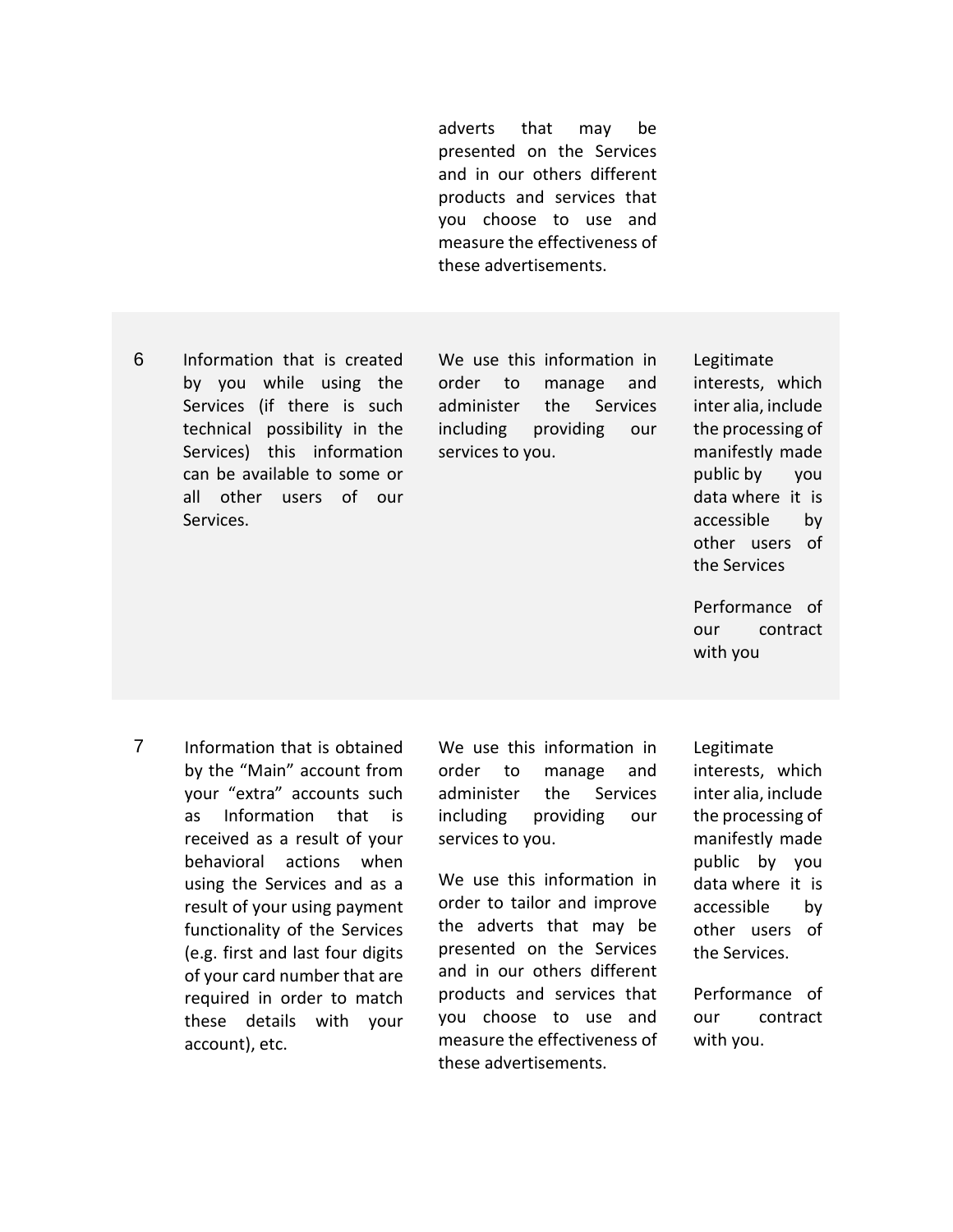| 8 | Information that is created<br>by you while placing requests<br>to our Services support<br>including your e-mail.                                                                                                                                                                                                                                  | We use this information in<br>order to verify your identity<br>and to fulfil your support<br>request.<br>We may also use this data in<br>order to investigate any<br>complaints on your behalf<br>and to provide you with a<br>more efficient service.                                                                                                                                                                                                                                           | Legitimate<br>interests;<br>Performance of<br>contract<br>our<br>with you. |
|---|----------------------------------------------------------------------------------------------------------------------------------------------------------------------------------------------------------------------------------------------------------------------------------------------------------------------------------------------------|--------------------------------------------------------------------------------------------------------------------------------------------------------------------------------------------------------------------------------------------------------------------------------------------------------------------------------------------------------------------------------------------------------------------------------------------------------------------------------------------------|----------------------------------------------------------------------------|
| 9 | collected<br>third<br>Data<br>via<br>parties, including your social<br>ids, application<br>network<br>store ids, nickname, email<br>and friends list, when you<br>register in our Services via<br>you social or application<br>and/or<br>accounts<br>store<br>connect your social account<br>Services<br>our<br>to<br>(e.g.<br>Facebook, Twitter). | We use this information in<br>order<br>to<br>manage<br>and<br>administer<br>the<br><b>Services</b><br>provided to you.<br>We use this information for<br>certain social functions of<br>our Services, such as to show<br>you who of your friends play<br>the same game as you.<br>We also use this information<br>in order to provide you with<br>updates and information on<br>selected<br>third<br>and<br>our<br>products<br>parties'<br>and<br>services we think you may be<br>interested in. | Legitimate<br>interests;<br>Performance of<br>contract<br>our<br>with you. |

3.3. Our legitimate interests include (1) maintaining and administrating the Services; (2) providing the Services to you; (3) improving the content of the Services and web pages; (4) processing of the data that was manifestly made public by you where it is accessible by other users of the Services; (5) ensuring your account is adequately protected; and (6) compliance with any contractual, legal or regulatory obligations under any applicable law.

3.4. As part of maintaining and administrating the Services we use the information to analyze user activity and ensure that rules and terms of use for the Services are not violated.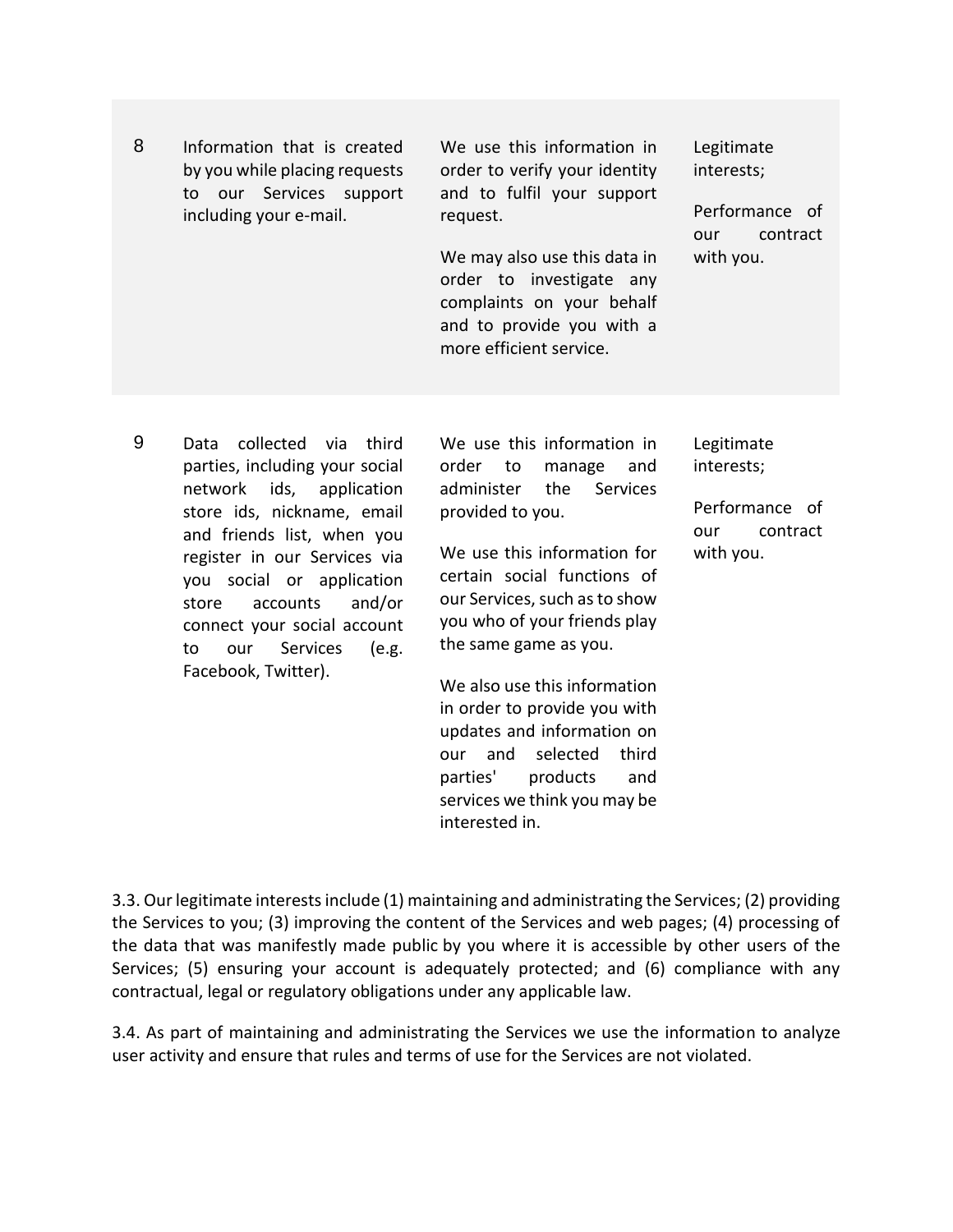3.5. Your personal information may also be processed if it is required by a law enforcement or regulatory authority, body or agency or in the defense or exercise of legal claims. We will not delete personal information if it is relevant to an investigation or a dispute. It will continue to be stored until those issues are fully resolved and/or during the term that is required and/or permissible under applicable/relevant law.

3.6. You may withdraw your consent to sending you marketing information by amending your privacy settings of your account. An option to unsubscribe will also be included in every SMS or email sent to you by us or our selected third party partners.

3.7. Please note, if you do not want us to process sensitive and special categories of data about you (including data relating to your health, racial or ethnic origin, political opinion, religious or philosophical beliefs, sex life, and your sexual orientation) you should take care not to post this information or share this data on the Services. Once you have provided this data it will be accessible by other users and it becomes difficult for us to remove this data.

3.8. Please note, if you withdraw your consent to processing or you do not provide the data that we require in order to maintain and administer the Services, you may not be able to access the Services or register with the web pages.

3.9. If we intend to further process your data for any other purpose to those set out in this Privacy Policy, we shall provide you with details of this further purpose before we commence processing.

#### **4. Data sharing**

4.1. We take technical and organizational measures to ensure that your data is safe. Please note that by posting your personal information (if there is such technical possibility in the Services and where it is accessible by other users of the Services) you have manifestly made this information public, and this may become available to other Service users and internet users and be copied and/ or disseminated by such users.

4.2. We may share your data with MGL MY.COM (CYPRUS) LIMITED and other our affiliates. Sometimes we may also need to share your data with a third party in order to provide our Services to you or to administer the Services, for example if you choose to share your data across other social media platforms.

4.3. We may also share your data with our third party contractors and application developers provided these third parties assume confidentiality obligations regarding your personal data collected by your use of the applications they offer. The developers use the information provided to them in order to provide you with additional services. Data will only be shared with these developers with your consent. You can authorize developers to access your information via our products.

4.4. Our ad management and recommendation system is designed so that your information will not be shared directly with our third party advertisers. An advertiser or maker of a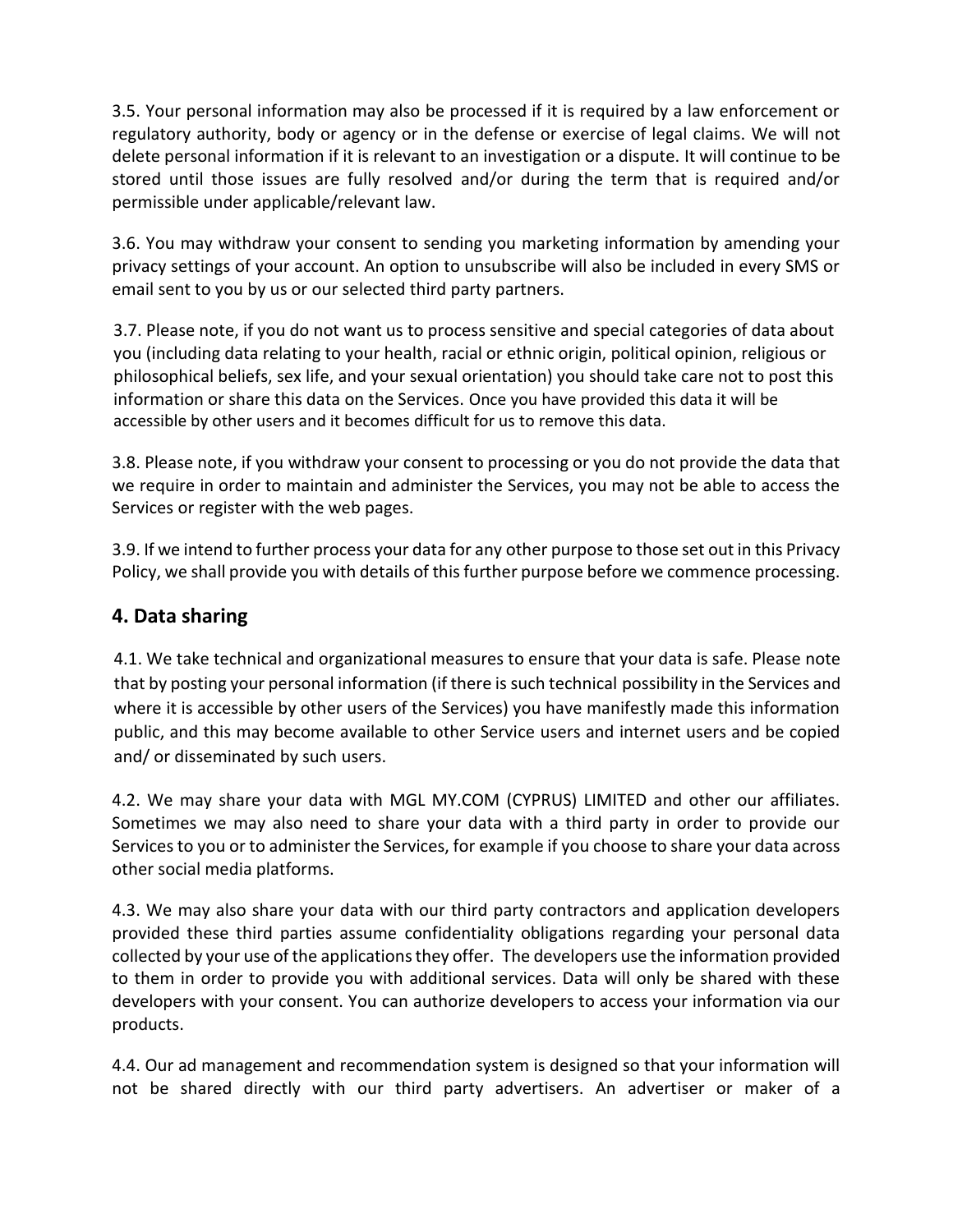recommendation can only choose to target advertisements to groups of users falling within criteria such as age, gender or location, or to target communities according to type, e.g. cars or fashion. If you fall within one of the target groups you will receive an advert or recommendation.

4.5. An advertiser or maker of recommendations may also choose to upload a list of emails, phone numbers and identities to our systems so that we (but not the adviser or maker of recommendations) can check for user matches. They will see the number of matches but not the matches themselves.

4.6. My.com B.V., other companies in the Mail.ru Group or our selected third party partners with our permission, using their own ad servers, can show advertisements to you.

# **5. Privacy Settings**

5.1. The Services may contain links to sites operated by third parties. We are not responsible for your data privacy when you access these links or engage with third party services and you should ensure you review the relevant third party's privacy statement which will govern your data privacy rights.

5.2. We bear no liability for the actions of third parties which, as the result of your use of the internet or the Services, obtain access to your information in accordance with the confidentiality level selected by you.

5.3. We bear no liability for the consequences of use of the information which, due to the Services nature, is available to any internet user. We ask you to take a responsible approach to the scope of their information posted within the Services.

# **6. International Transfers**

6.1. We may transfer and maintain on our servers or databases some of your personal information outside the European Economic Area (EEA) including in Russia.

6.2. The countries to which we transfer your data may not have the same data protection laws as your jurisdiction. We take reasonable cyber security measures and/or put in place the Standard Contractual Clauses (e.g. Model Clauses, Data Processing Agreement/Addendum) to ensure your data is adequately protected.

### **7. Retention Periods**

7.1. We will retain your personal information for as long as required to perform the purposes for which the data was collected depending on the legal basis for which that data was obtained and/or whether additional legal/regulatory obligations mandate that we retain your personal information during the term that is required and/or permissible under applicable/relevant law.

7.2. You may delete your personal data by removing the data from your account; alternatively, you can delete your account.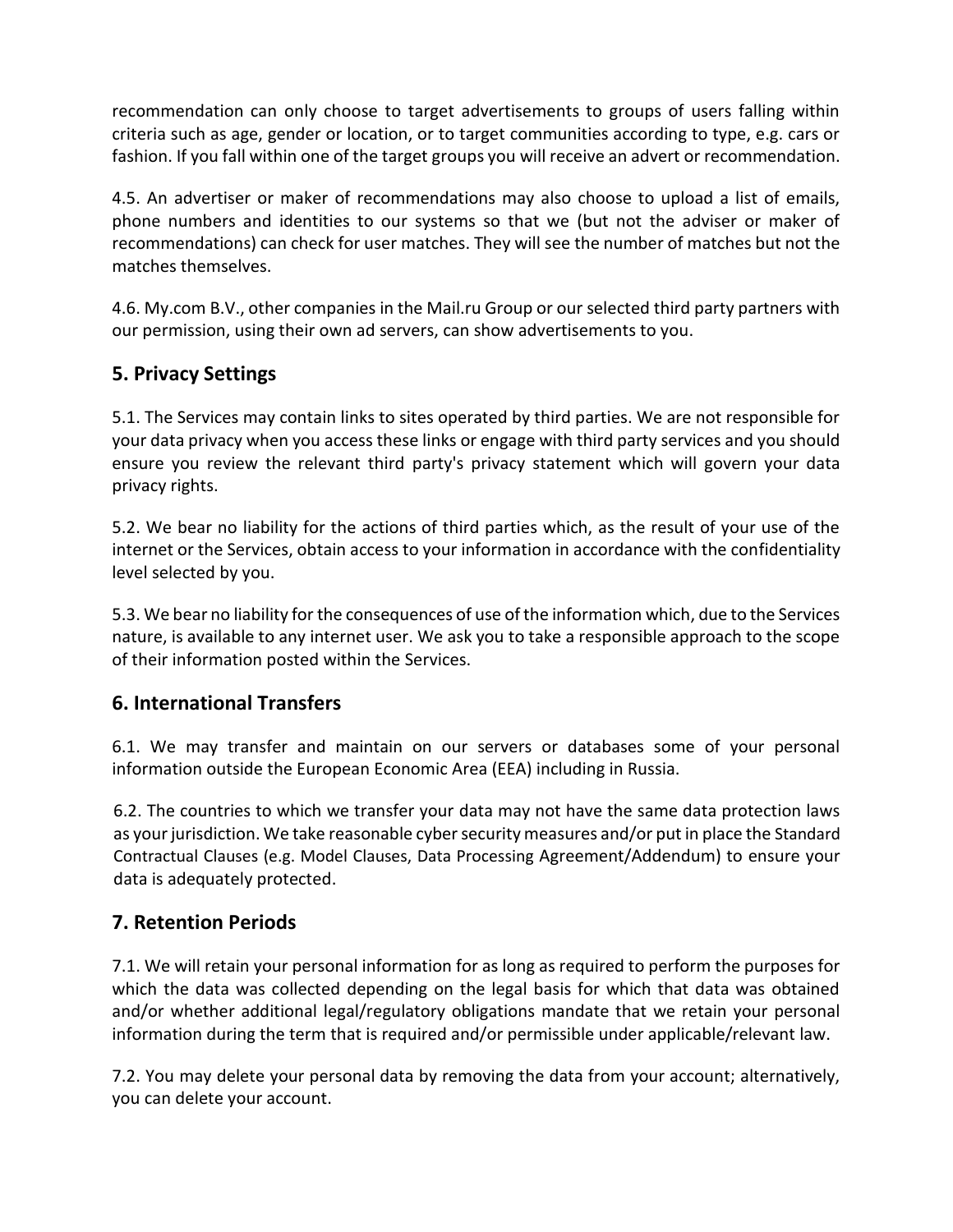7.3. We may remove your account, or the information you post as provided by the Terms.

### **8. Your Rights**

8.1. You have the following rights, in certain circumstances, in relation to your personal information:

(a) Right to access your personal information.

(b) Right to rectify your personal information: you can request that we update, block or delete your personal data, if the data is incomplete, outdated, incorrect, unlawfully received or no longer relevant for the purpose of processing.

(c) Right to restrict the use of your personal information.

(d) Right to request that your personal information is erased.

- (e) Right to object to processing of your personal information.
- (f) Right to data portability (in certain specific circumstances).
- (g) Right not to be subject to an automated decision.

(h) Right to lodge a complaint with a supervisory authority.

8.2. You also have a right to independently remove personal information on your account and make changes and corrections to your information, provided that such changes and corrections contain upto-date and true information. You can also view an overview of the information we hold about you.

8.3. If you would like to exercise these rights, please contact Support Service at [help@advgo42.com](mailto:help@advgo42.com) or send your request to us, in writing to Irodi Attikou, 8A, Lakatamia, 2332, Nicosia, Cyprus. We will aim to respond to you within 30 days from receipt of request. We will need to verify your identity before we are able to disclose any personal data to you.

#### **9. Security Measures**

9.1. We take technical, organizational and legal measures, including, where suitable, encryption, to ensure that your personal data are protected from unauthorized or accidental access, deletion, modification, blocking, copying and dissemination.

9.2. Access to the Services is authorized using your login (e-mail address or mobile phone number) and password. You are responsible for keeping this information confidential. You should not share your credentials with third parties and we recommend you take measures to ensure this information is kept confidential.

9.3. If you forget your login details, you can request us to send you an SMS or email, which will contain a restoration code.